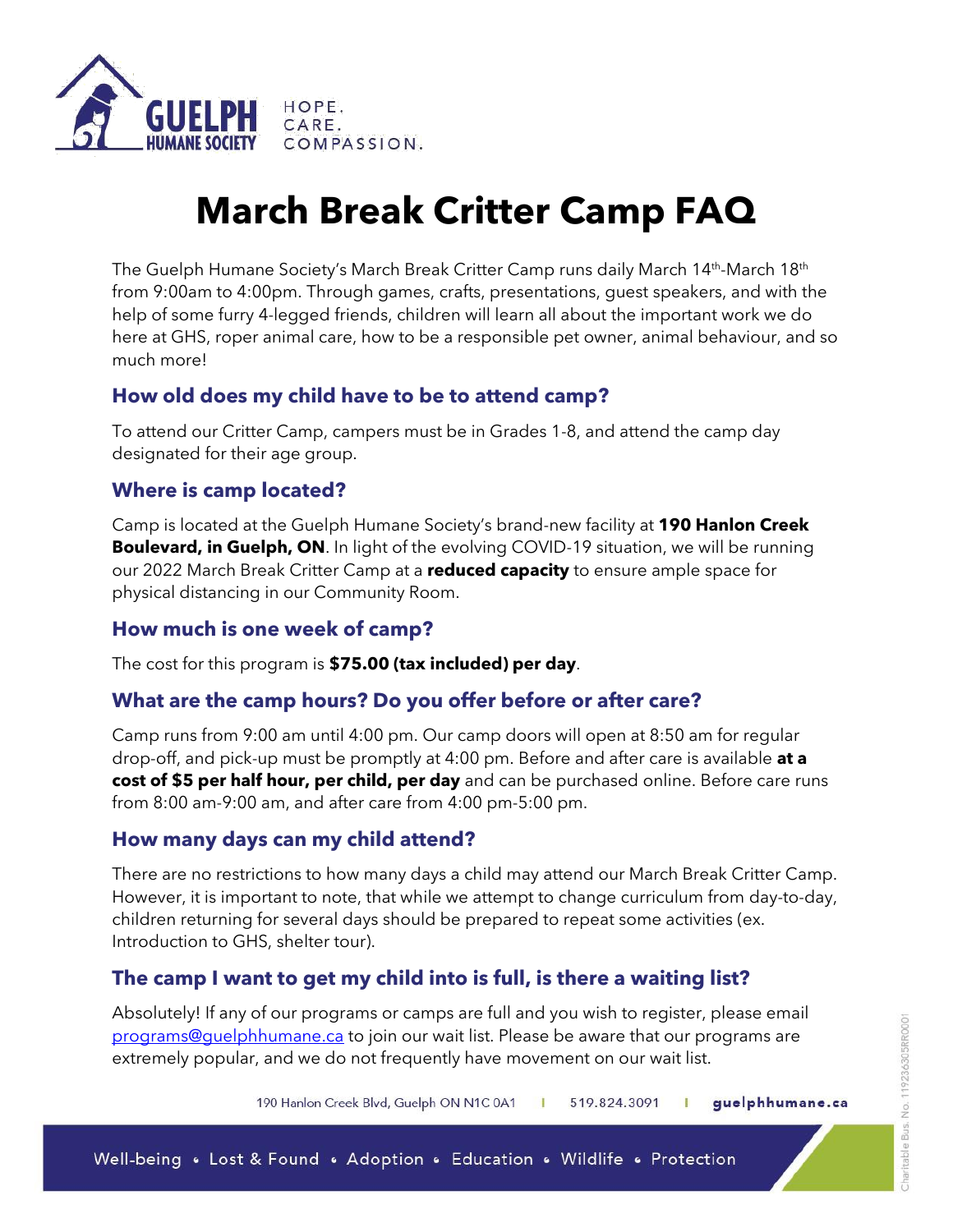

# **My child is entering Grade 8 this year, will they be in the same group as Grade 1's?**

Our March Break Critter Camp runs every day over March Break, alternating each day between our two different age groups (Grades 1-4 & Grades 5-8).

#### **What will my child be doing at camp?**

A typical camp day begins with sign in, and a quick overview of the camp rules and proper hygiene! Campers will then be led through a fun icebreaker activity to get to know their fellow campers.

The morning normally involves a brief overview of the important work we do here at GHS, before embarking on a tour of our facility. Following a mid-morning snack break, campers will then participate in activities, games, and crafts related to the animal-theme for the day (e.g. dogs, cats, wildlife, reptiles, etc.).

Afternoons are similar in structure with activities, a snack break, as well as a chance for some animal interactions! Throughout the week, campers can also look forward to animal-themed presentations from Guest Speakers (availability permitting).

#### **What is involved in an "animal interaction"? Does my child get to pet, hold, or feed the animals?**

Campers will have the opportunity to interact up-close with a variety of animals here at the shelter. Each interaction, however, will be different depending on the temperament and likes of that animal. Some animals may not like being picked up, so interactions will be limited to gentle petting while that animal is on the ground. Furthermore, while we completely understand your child's desire to hold an animal or to interact with a specific animal in the shelter, unfortunately, not all animals have a temperament that makes them a good candidate for camp. We select animal interactions that will provide a quality experience for our campers while keeping our animal's well-being in mind.

#### **My child is frightened by certain animals, will those be at camp?**

We recognize that not all children are comfortable around every animal, and at no point will a camper be forced to interact with an animal. Through our educational programming, our Humane Educators do however address fear of animals by providing education about animal species.

190 Hanlon Creek Blvd, Guelph ON N1C 0A1 guelphhumane.ca 519.824.3091 ٠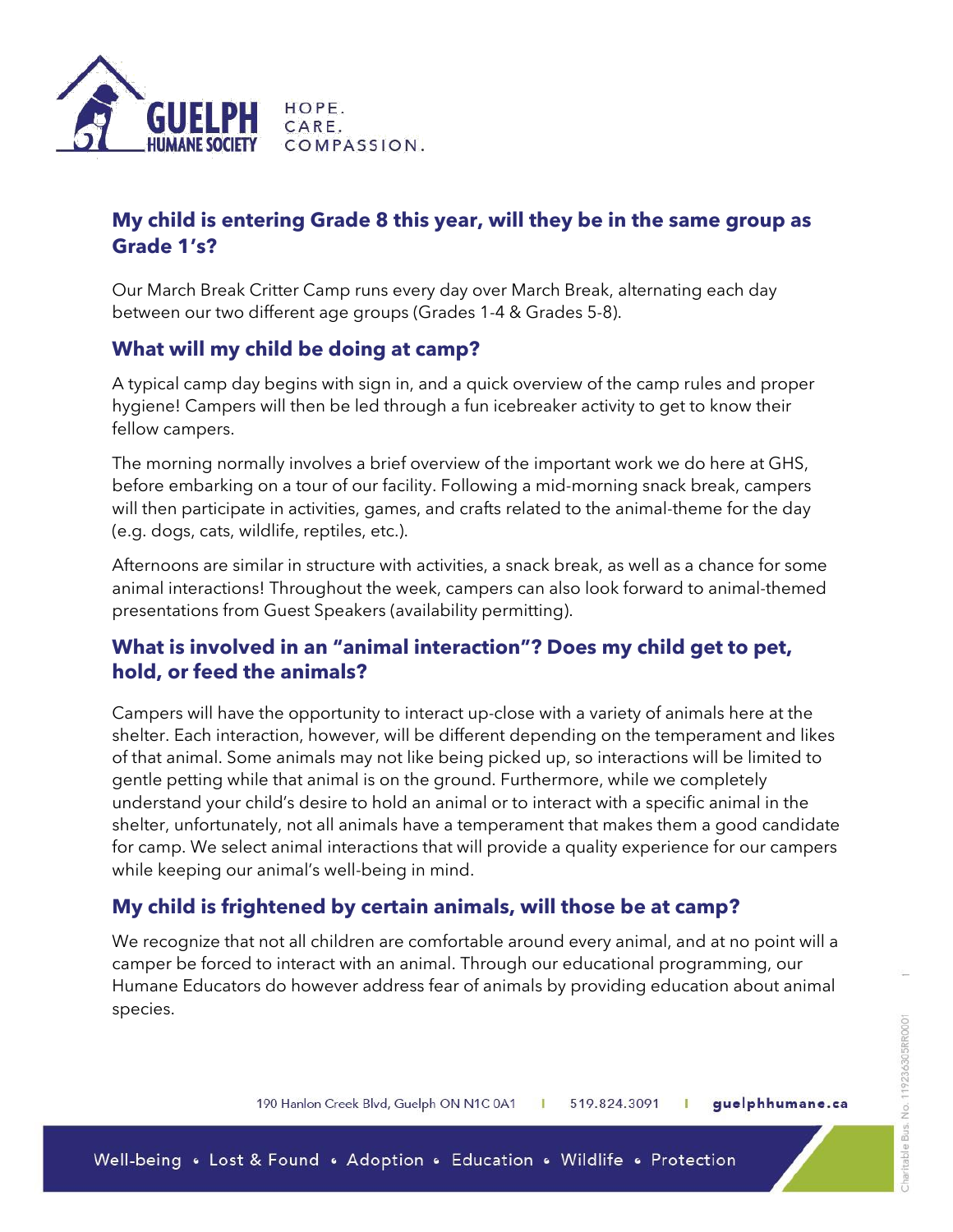

# **What does my child need to bring to camp?**

Every day, your child needs to bring the following items with them:

- A full **reusable water bottle**
- Indoor & Outdoor closed-toe shoes. Please note, **sandals of any kind are not permitted** at Critter Camp.
- Outdoor clothing (appropriate for the weather).
- A full lunch with snacks. Food is not provided at Critter Camp. Please note, **we are not a nut-free facility**.
- 3-layer Face Mask
- An extra pair of socks
- Any medication needed (please notify Jenelle White, Volunteer & Education Coordinator, if your camper is bringing medication).
- A backpack with the above and anything else they need in it!

Campers are not to bring:

- Phones, iPods, iPads, gaming devices, cameras or electronic devices. We cannot guarantee the safety of these belongings.
- Toys that could be misplaced or lost.
- Fidget spinners or fidget cubes. These are not safe for use around animals.

#### **What precautions are being taken with respect to COVID-19?**

Rest assured we are taking all necessary precautions here at the Guelph Humane Society to ensure the safety of our staff, volunteers, members of the public and especially our campers who will be joining us this summer. This includes:

- Requiring proof of full COVID-19 vaccination for all campers, staff, and volunteers. Upon arrival to the GHS for all camp programs, a parent/guardian must present the child or youth participant's valid COVID-19 vaccine certificate.
- Requiring all campers, staff, and volunteers, to complete daily pre-screening before arrival at camp.
- Encouraging regular handwashing among staff, volunteers, guests and campers. The Guelph Humane Society has handwashing stations available in our 4 public washrooms, animal adoption rooms, as well as in the Community Room where our campers will be gathered.
- Encouraging proper hygiene, including proper and frequent hand washing, covering coughs and sneezes, and discouraging face touching.

190 Hanlon Creek Blvd, Guelph ON N1C 0A1 519.824.3091 guelphhumane.ca